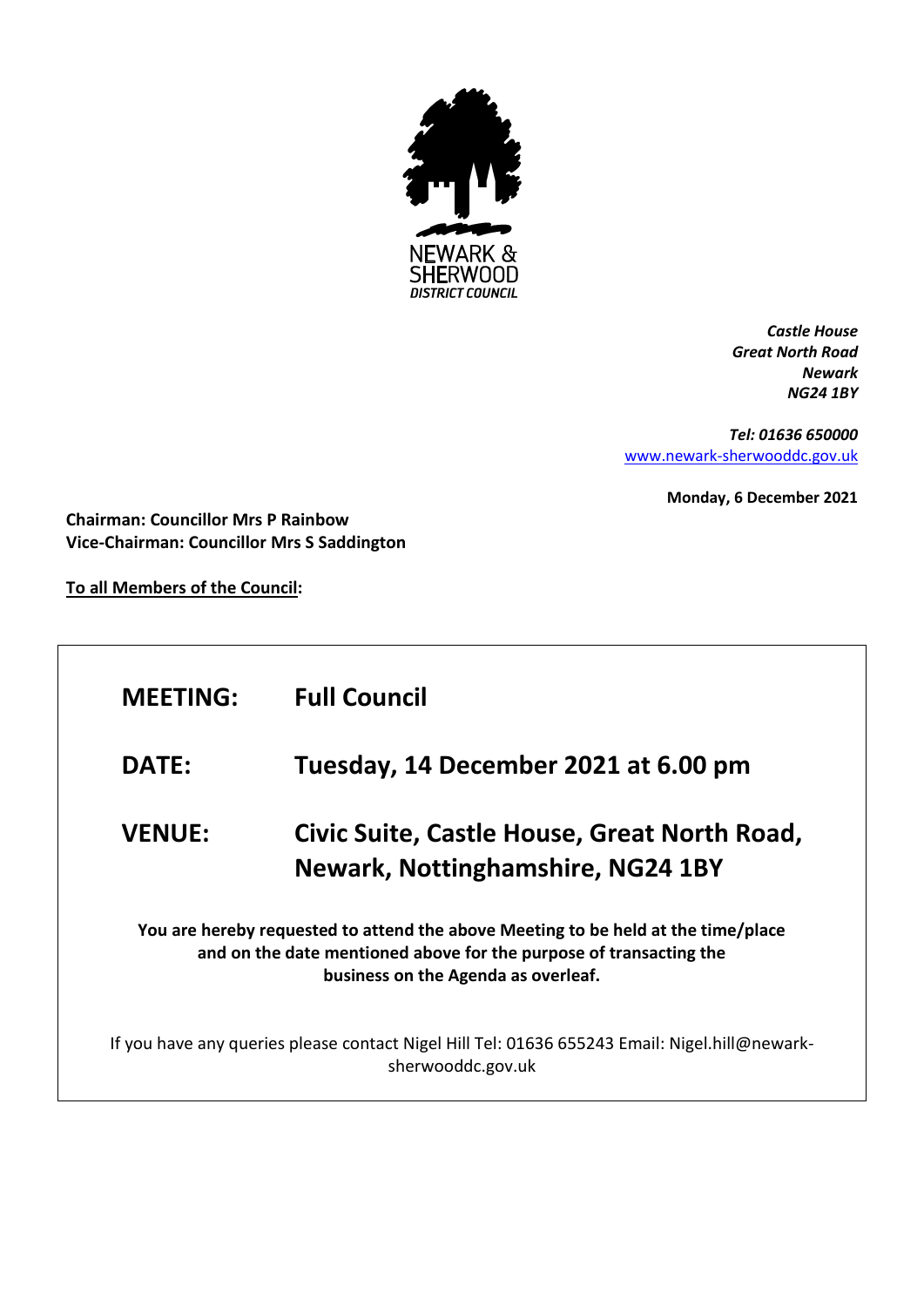### **AGENDA**

#### Page Nos.

- 1. Apologies for absence
- 2. Minutes from the Extraordinary Meeting held on 24 November 2021 6 9
- 3. Declarations of Interest by Members and Officers and as to the Party Whip
- 4. Declarations of any Intentions to Record the Meeting
- 5. Communications which the Chairman or the Chief Executive may wish to lay before the Council
- 6. Communications which the Leader of the Council and Committee Chairmen may wish to lay before the Council
- 7. Questions from Members of the Council and Public

In accordance with Rule No. 15.1 the following questions have been submitted to the Council from members of the public:

### **(i) Wendy Patterson**

"On  $11<sup>th</sup>$  November 2021, before and during the overnight occupation of the Library Garden by four protestors, instructions were issued by a council representative about what could and could not be brought on site to keep the protestors warm and comfortable. The gift of a chair from supporters was refused by the council representative on the grounds that nothing that can be used for 'habitation' is permitted. Similarly, a pillow was refused, sleeping bags and a pop-up tent. From where did these instructions come? Who decided what and what would not be allowed? It should be noted that the police officers were far more reasonable about what the protestors were allowed and when the council representative was not on duty, a swap of chairs for more comfortable ones was permitted and various previously forbidden items were brought to the protestors by the police."

#### **(ii) Darrell Pointing**

"11/11/21: A police officer from Mansfield spoke to the protestors who remained on site and said that 'this appears to be a matter of trespass only, which is not police business'. On what grounds did NSDC require the police to attend and what did they tell the police which led the force to mount a large and expensive operation with very many hours of police and community police officers time taken up with supervising a peaceful protest? Having been issued with the directive to leave the garden to avoid arrest, why were those protestors who remained not arrested? What laws were the protestors breaking by staying on the garden?"

#### **(iii) Christine Stevenson**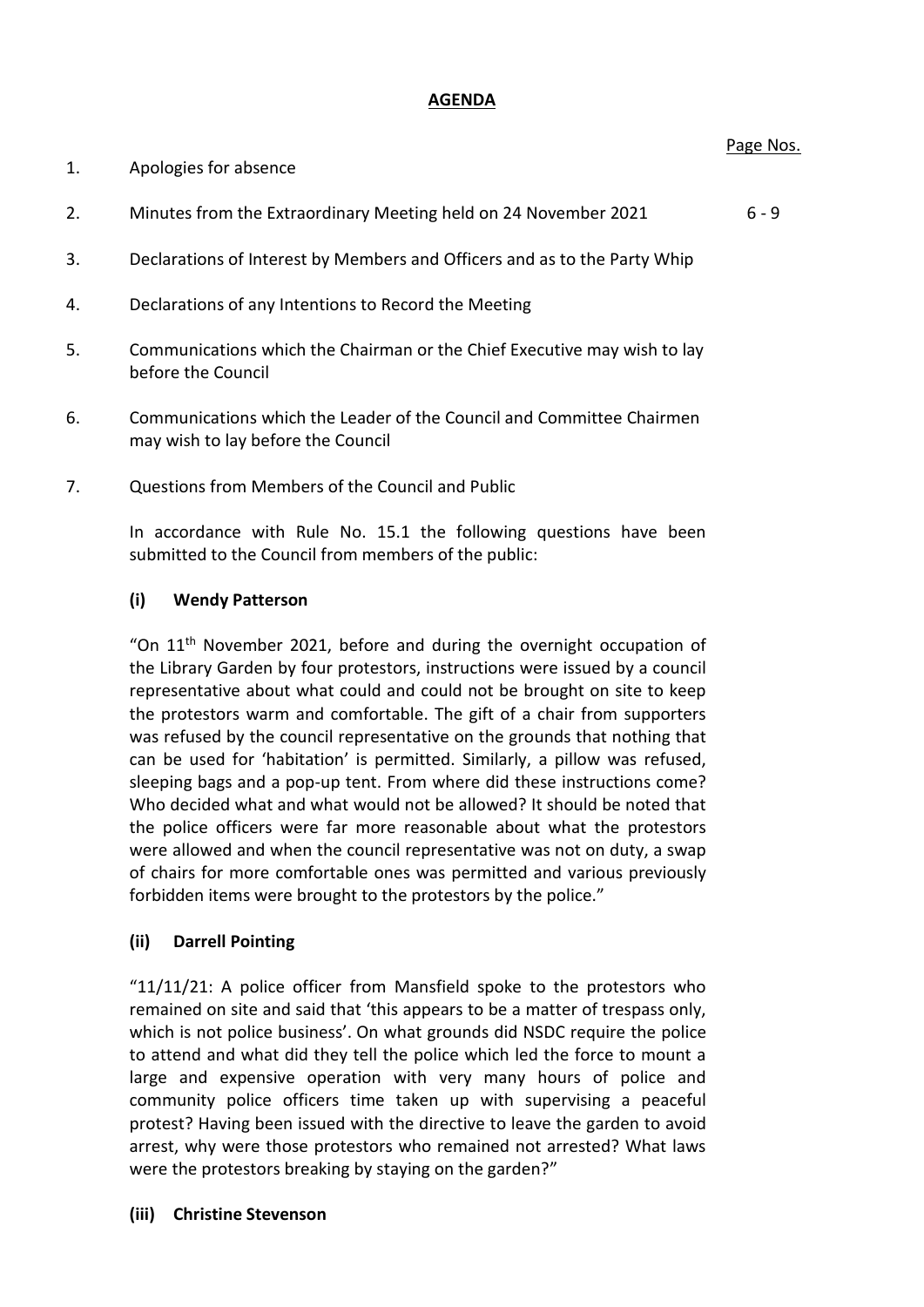" $11/11/21$ : With about 50 protestors on site and while designated PNGS spokespersons were led away to the rear of the garden to speak to a police officer - Sgt 2858 Matt Ward. A council worker/contracted by the council attacked the hedge between the garden and the public footpath on the London Road car park with a chainsaw. This took place with no warning, no cones, no health and safety measures at all, while members of the public and children were present on the path, on the grass and on the garden. Who authorised this dangerous and illegal action? Video and eye witness accounts available."

# **(iv) Louise Smith**

"On 11 November, metal fence panels were brought onto the garden and council workers/council contracted workers proceeded with speed to erect the panels. Their haste and lack of attention to detail was such that they commenced installing the fencing along the public footpath by the Library thereby blocking the fire exit from the Library. When this was pointed out, in the midst of a chaotic and brutal operation to seal off The Library Garden, the fencing was moved forward onto the grass and off the footpath.

Please could you address the following questions:

\* On whose authorisation was the attempt to block the fire exit from the Library?

What were the precise instructions given to council representatives/workers/ contracted workers about this operation to secure the 'compound' for an immediate start of work (despite police assurances to the protestors that the only work that would be carried out was the fencing)."

# **(v) Pamela Ball**

"12.11.21 - A person was escorted on to the library gardens (proposed car park annexe), to undertake a bat survey. Protestors were informed that this person would not provide a name, or credentials. A protestor read out the regulations for such a survey at this time of year, namely bat hibernation period.

A minimal ground survey of the four trees using binoculars was conducted, to establish likelihood of bat roosts. Ladders were then used to examine a bat box in the large sycamore tree. However, bat boxes are only used for summer roosting and should therefore not be used to establish the presence of bats.

After the preliminary bat survey, which is an incomplete survey, a phase 2 survey should be conducted between May-September.

St Georges Trust conducted a detailed bat ecological survey on 24 October 2021, on behalf of the campaign group, which was subsequently provided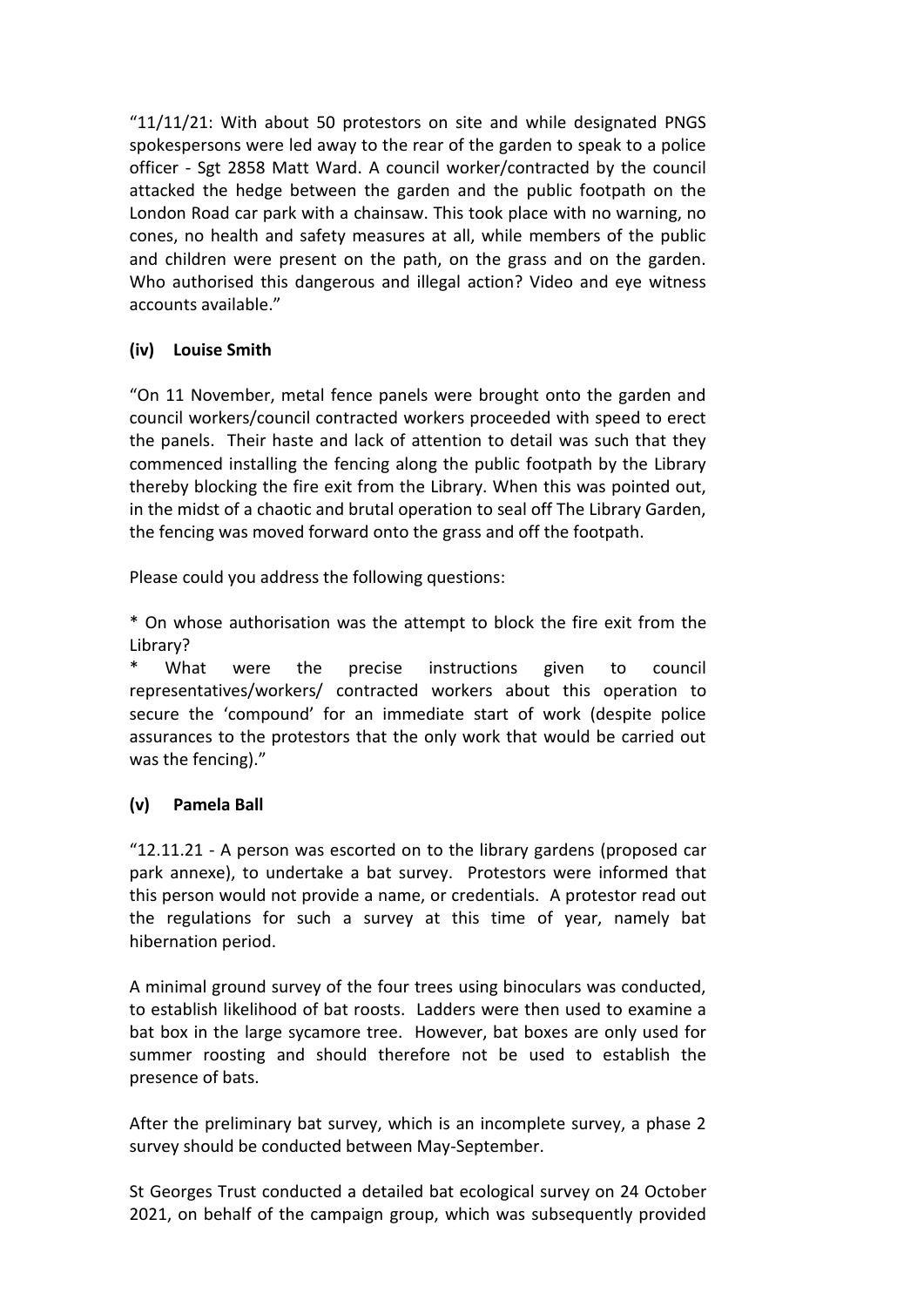to Newark and Sherwood District Council, establishing a high level of bat activity!

Very shortly after this preliminary survey, council contracted workers readied themselves at the rear of the garden to bring tree felling equipment onsite.

Did the bat surveyor actually submit a report with all the details, analysis and photos etc within minutes of his survey? Which officer at NSDC received the report, read it, checked it for completeness and validity and authorised the tree felling to go ahead? Had a licence from Natural England been applied for?

Over the past 50 years our wildlife has declined by 41% . Bats are a protected species and have lost much of their habitat. It is illegal to disturb or destroy bat roosts, the penalty for which is huge fines.

In these times of environmental awareness, did NSDC feel it appropriate to commit a wildlife crime?

Had Cllr Girling not arrived onsite to announce a uturn, this is exactly what would have happened!

Finally, if the tree felling had not been stopped minutes before it was due to start, what would have happened to the four remaining protestors? Would they have been forcibly removed by the police and on what grounds? If the protestors had been allowed to stay, what health and safety measures were in place to protect them?"

8. In accordance with Rule No. 10 to receive the presentation or the debating of any Petitions from Members of the Council (if any)

| 9.  | <b>Attendance at Meetings</b>    |                                                                            | 10        |
|-----|----------------------------------|----------------------------------------------------------------------------|-----------|
| 10. |                                  | Political Composition of the Council and Allocation of Seats on Committees | $11 - 14$ |
| 11. |                                  | Proposals for New Governance Arrangements                                  | $15 - 28$ |
| 12. |                                  | Proposed Schedule of Meetings 2022/23                                      | $29 - 34$ |
| 13. |                                  | Treasury Management 2021-22 Mid Year Report                                | $35 - 49$ |
| 14. | Appointment of External Auditors |                                                                            | $50 - 54$ |
| 15. | Notices of Motion (if any)       |                                                                            |           |
| 16. | <b>Minutes for Noting</b>        |                                                                            |           |
|     | (a)                              | Policy & Finance Committee - 25 November 2021                              | $55 - 62$ |

(b) Economic Development Committee - 17 November 2021 63 - 68